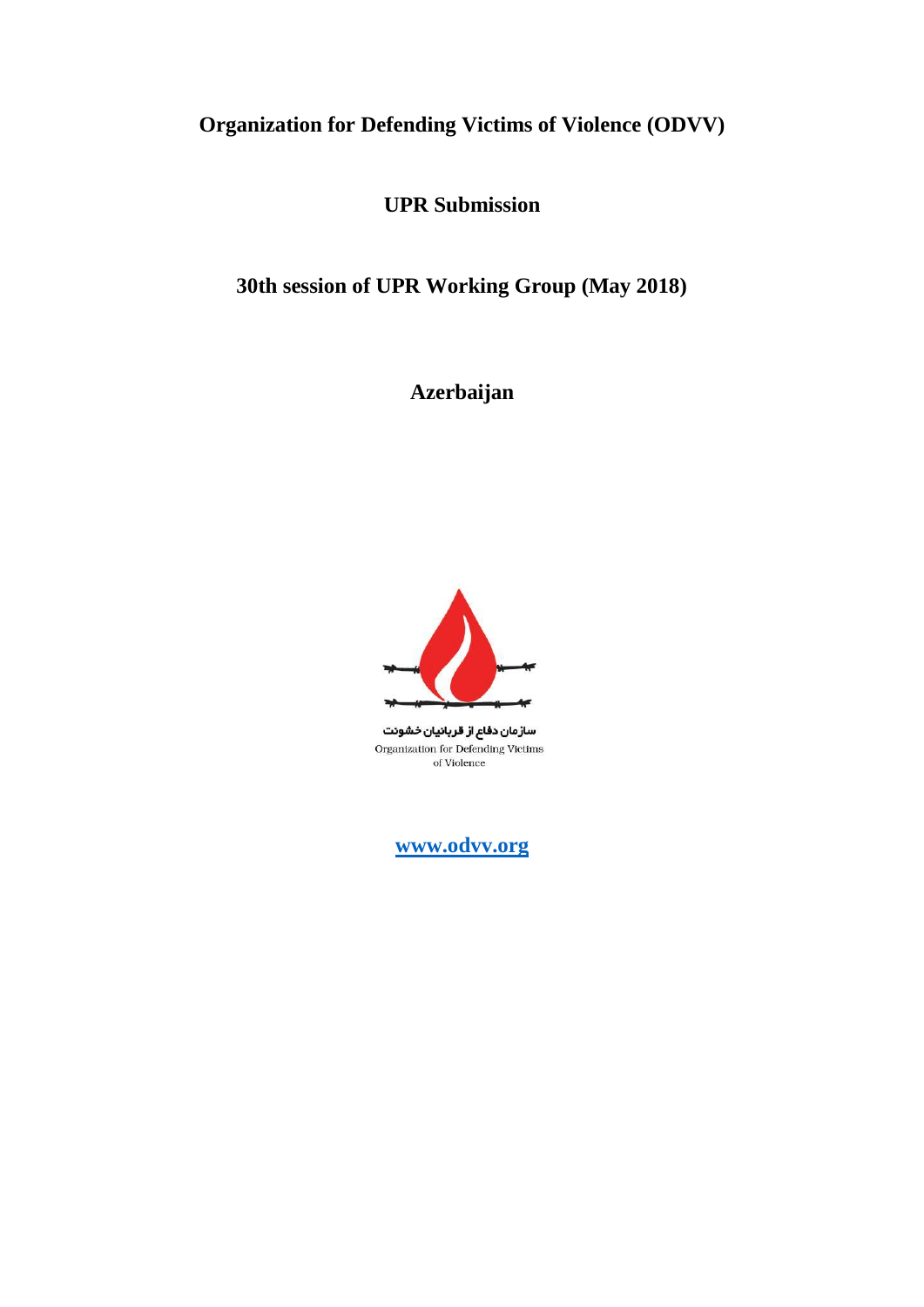#### **About ODVV**

1. The Organization for Defending Victims of Violence (ODVV) is a non-governmental, nonprofit, non-partisan organization in Special Consultative Status to ECOSOC. ODVV was established in 1988 in Tehran and has been active in the field of human rights and humanitarian activities.

2. ODVV is also associated to the United Nations Department of Public Information (UNDPI), a participatory of the NGOs Coalition for an International Court (based in New York), and national coordinator of the Global March Against Child Labor (based in New Delhi). ODVV has cooperated with international organizations in a variety of issues and has working relations with many NGOs in Iran and around the globe.

3. ODVV is also a member of the International Organization against Small and Light Weapons, the UN Conference of Non-Governmental Organizations (CONGO), the International Movement for a Just World (JUST), AMAN Network of Rehabilitation Centers in the Middle East and North Africa and International Rehabilitation Council for Torture Victims (IRCT).

4. During the last 2 decades, we have done so many activities, mainly informative with regard to human rights and support of the victims of violence. Various human rights education courses, workshops, seminars, conferences have been held or co-held by ODVV for various sectors of society: civil society institutions and governmental organizations.

5. Other Activities:

- Participation in UN Commission on Human Rights annual sessions, and the new Human Rights Council sessions in Geneva. Written and oral statements on various items of the agenda are issued by ODVV.

- Internship for foreign students

- Publication of different books and booklets on human rights such as Rights of the Child, Racism, Racial Discrimination and Xenophobia. Publication of Defenders Newsletter (English), human rights news and developments bulletin (Farsi), Rights of the Child bulletin (Farsi)

- Daily electronic human rights newsletter in English and Farsi.

6. As a NGO active in human rights, ODVV has collected documents and data, through published information in news websites, and is providing the following report on the human rights situation of Azerbaijan, with the aim of the improvement of the human rights situation.

### **1) Freedom of Expression**

1. Twenty-three recommendations were given to the Republic of Azerbaijan in the two previous UPR cycles, but the country continues to violate freedom of expression and the press. All the media are under government control and independent journalists are threatened with physical violence and intimidation. On 20 April, government officials started a criminal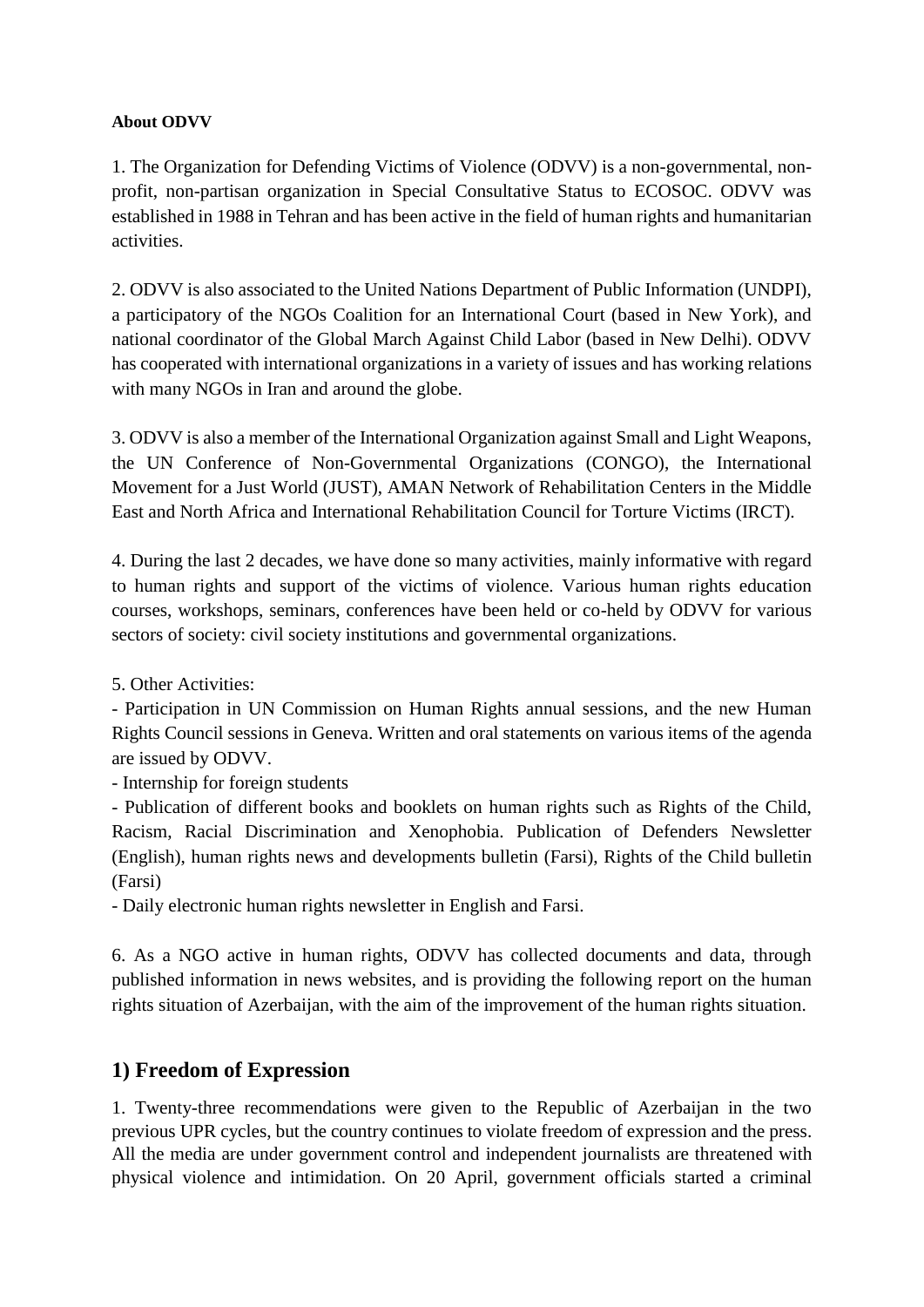investigation against the Azeri language broadcaster Meydan TV on charges of illegal activities, tax dodging and abuse of position and 15 journalists who were mostly reporting from outside Azerbaijan were investigated and barred from leaving the country until the end of the investigations.<sup>1</sup> Also 2 Afghan journalists who were reporting on social issues were attacked by unknown assailants and were arrested after a while.<sup>2</sup>

# **2) Freedom of Association and Assembly**

2. The freedom of association and assembly is cracked down by the police and government forces. In the demonstrations that took place in January 2017, the police took steps to disturb the crowd and arrested political activists.<sup>3</sup> Also, there are heavy restrictions on NGOs that in practice there are no space for social participation of independent groups, and the bank accounts of NGOs that are active in human rights have been blocked. Even the new amendments to the Constitution, gives the government more power to restrict these rights. $4$  In the two previous UPR cycles 26 recommendations were given to Azerbaijan on Freedom of Association and Assembly.

## **3) Torture and Ill Treatment**

3. Officials and authorities commit acts of torture and ill treatment without being investigated or prosecuted. Some human rights activists have been abused and ill-treated. For example in August, police arrested Elgiz Gahraman, member of an opposition youth movement, and held him incommunicado for six days. Gahraman told his lawyer that police beat and threatened him with sexual humiliation to force him to confess to false drug possession charges.<sup>5</sup>

4. Also, members of the Islamic Unity Movement have been subjected to abuse and inhuman mistreatment or behavior. They had been arrested during clashes with government security forces in the village of Nardaran in 2015.<sup>6</sup> This is while, Azerbaijan received 16 recommendations on torture and other cruel, inhuman or degrading treatment in the two previous UPR cycles. The country also received 7 recommendations on Freedom of religion and belief.

### **Recommendations**

5. Azerbaijan should stop criminalization of human rights defenders and journalists for peaceful and legitimate activities and release all detained defenders.

6. Ensure that Azerbaijani media regulations uphold diversity among media outlets.

5 Ibid

**.** 

<sup>1</sup> https://www.hrw.org/world-report/2017/country-chapters/azerbaijan

<sup>2</sup> https://www.amnesty.org/en/countries/europe-and-central-asia/azerbaijan/report-azerbaijan/ <sup>3</sup> Ibid

<sup>4</sup> https://www.hrw.org/world-report/2017/country-chapters/azerbaijan

<sup>6</sup> https://www.amnesty.org/en/countries/europe-and-central-asia/azerbaijan/report-azerbaijan/